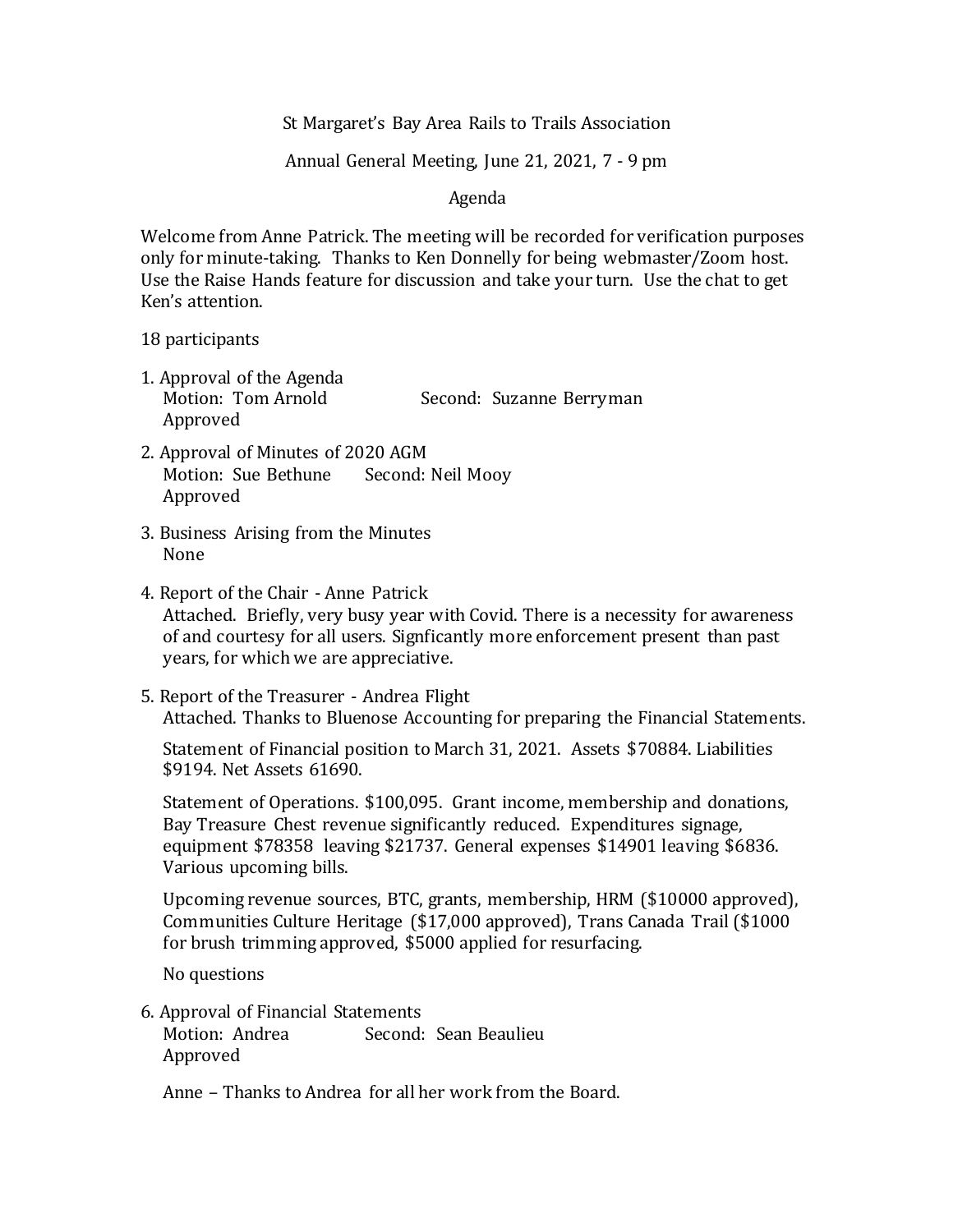7. Report of the Operations Committee - Neil Mooy

Attached. Started regrading, parking lot, PortaPotties, tree-trimming. Upcoming work includes regrading to Vinegar Lake access road. TIR will complete through to Hubbards. Regrading of Ingramport bridge area will be done soon by SMBARTA aHopefully TIR will pay next year. NS Power access road completed. Access lane over the ditch between access road and end of Indian River ATV track completed and paid for by TIR. Ditching in fall. There are two new contacts at Dept. Lands and Forests - Nathan Pick and Ben Buckwold.

Anne – Thanks for all your hard work. No Questions.

### 8. Election of Directors

Resigning from Board - Rick Muzyk Sue Bethune Denise Hicks Carolyn Doucette

Jill Pulsifer unconfirmed

Anne thanked Rick, Sue and Denise on behalf of SMBARTA

Re-offering for Board seat - Tom Arnold Caren Batchelor Suzanne Berryman Venessa Downing Amanda Dowding Andrea Flight Dan Flinn Shelley Glover Neil Mooy Anne Patrick Jacqui Tupper

Other Nominations Nomination for Mike Marriott and Sean Beaulieu by Neil Mooy Second for Mike: Tom Arnold Second for Sean: Amanda Dowding

No other nominations

Election of Officers:

Nomination for Chair Anne Patrick Moved: Neil Mooy Second: Tom Arnold Anne accepted by Acclamation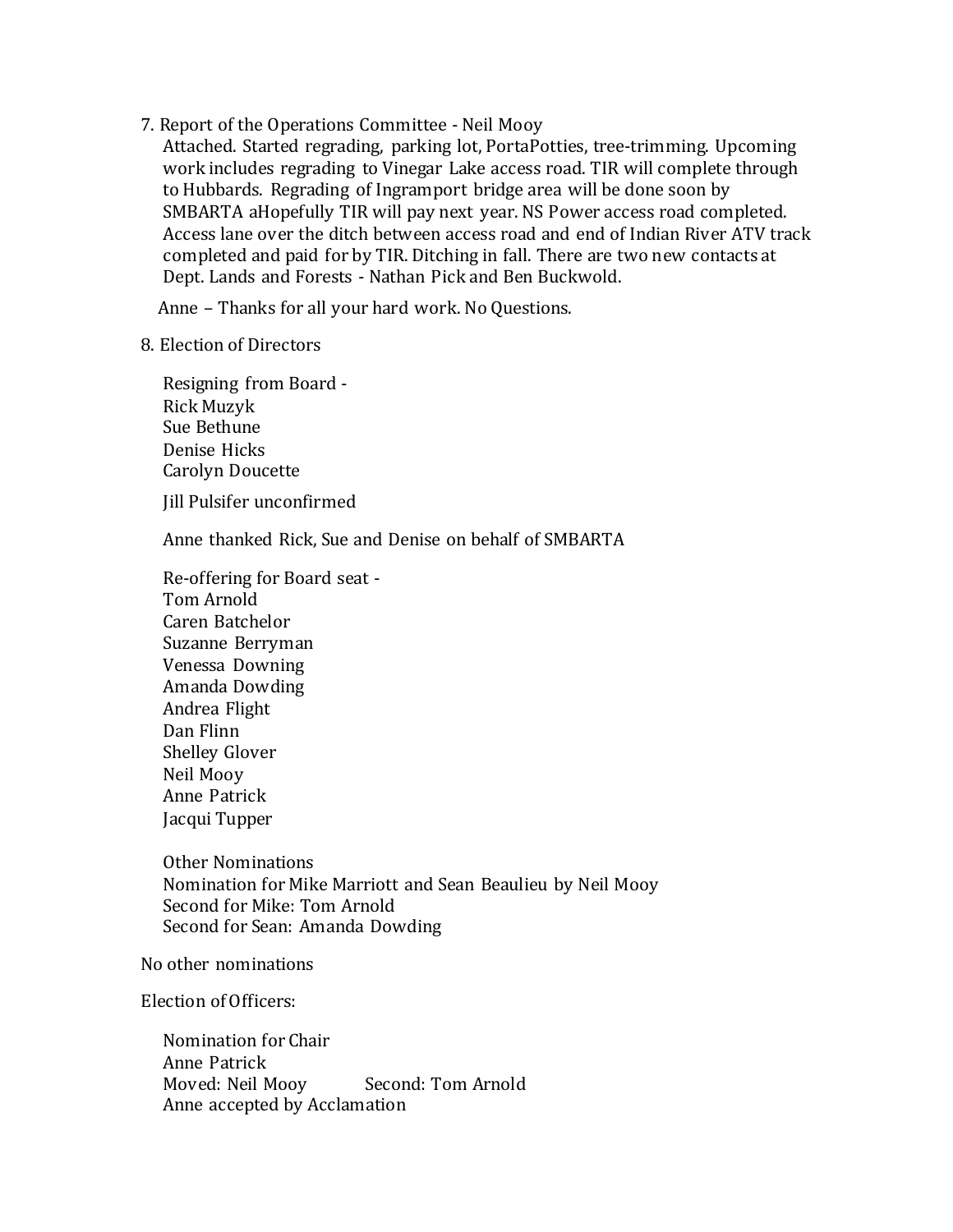Nomination for Vice Chair Nomination of Neil Mooy Moved: Sean Beaulieu Second: Venessa Downing Neil accepted by Acclamation

Nomination for Secretary Suzanne Berryman Moved: Neil Mooy Second: Shelley Glover Suzanne accepted by Acclamation

Nomination for Treasurer Andrea Flight Moved: Neil Mooy Second: Venessa Downing Andrea accepted by Acclamation

9. Appointment of Auditor

Reappointment of Bluenose Accounting to prepare the Financial Statements Motion: Andrea Flight Second: Neil Mooy Approved

#### 10. New Business

**Rick Muzyk**. What is the status of HRM negotiations? Anne said there have been no further discussions. Board needs to discuss this. Most users are from outside our community and do not help out or support the trail financially and it is beyond the scope of a volunteer association to maintain and operate a 32.5 km gravel trail. After the first season, Neil and Anne will make a proposal to HRM and Province (CCH, OHVIF) for a 3-year sustainable maintenance funding model involving a commitment from funding partners and SMBARTA. SMBARTA will provide an annual review, SMBARTA will provide all the usual due diligence, financial details. SMBARTA is not asking for more money than in the past, just stability in funding. Neil has been estimating the cost of maintaining the trail each year but not including if there is a natural disaster (storms, bridge replacement, etc.). HRM has no desire to maintain this trail itself. The province is not interested in transferring the trail property to HRM. However, they are better at enforcement of some of the rules this year. Anne – we have a good track record with the funding partners and we are looking for stability in funding. This is a work in progress.

**Rick Muzyk** – Are there any new developments with RumRunners? Anne – there has been a meeting about enforcement issues and improving safety and courtesy on all constituent trails. There has been discussion on a uniform signage but we already have more than enough signage on our trail. Consistent provincial trail signage on awareness, courtesy and safety would be valuable however. Implementation strategy for provincial trail signage has not been completed.

**Rick Muzyk** thanked Anne for her continued involvement and leadership on the Trail Association.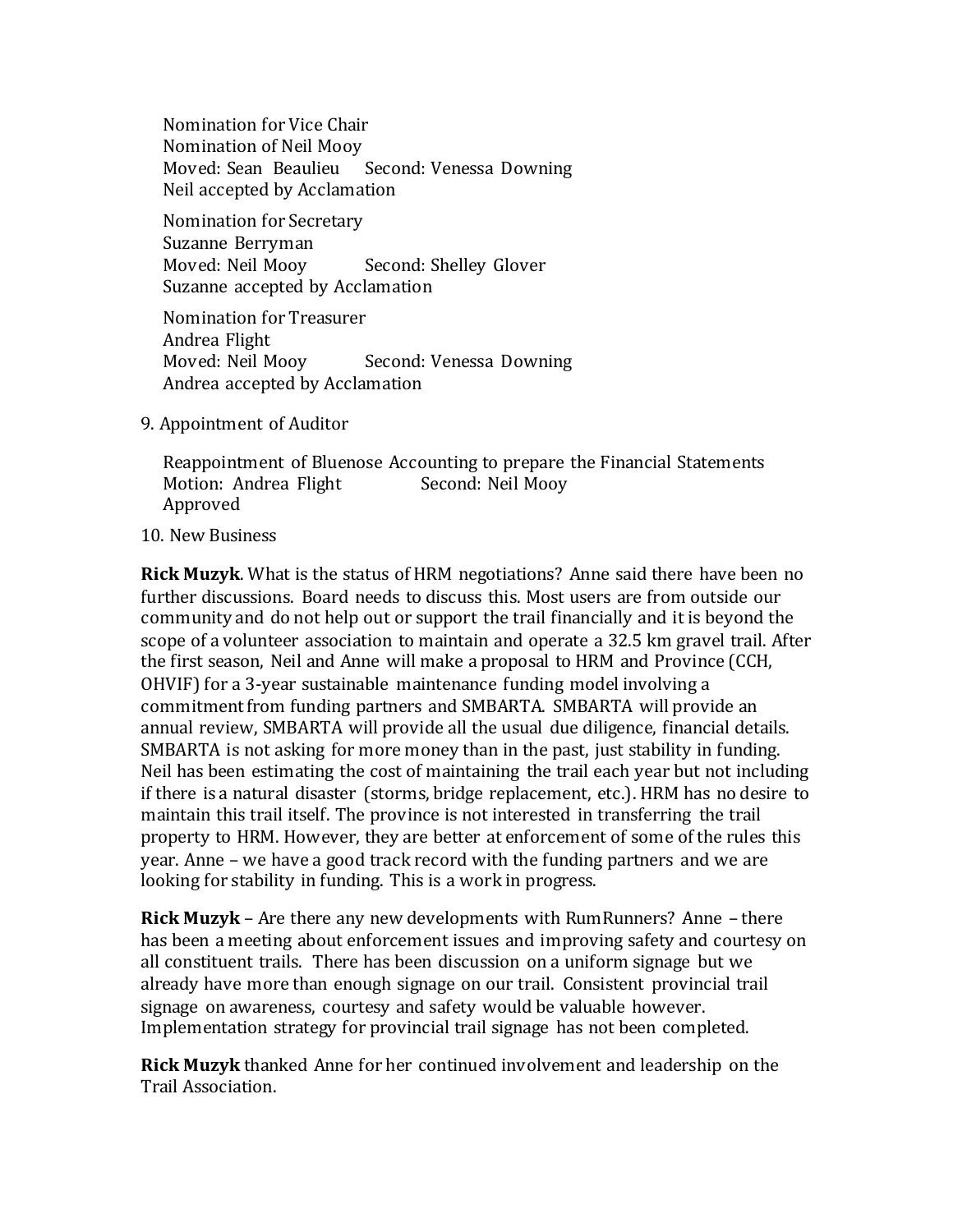**Dan Flinn** – He has received no complaints, only positive feedback from the customers at the Bike and Bean

**Neil Mooy** – Meeting with Councillor Pamela Lovelace and Board and there was discussion about Bicycle Nova Scotia and cyclists. CCTV has been installed by a homeowner at a particularly bad place on the trail for bad behaviour. Need commonality on obeying the rules. BLT has the same problem. Bicycle Nova Scotia needs to deal with cyclists for not stopping or ringing bells. There is a need for more awareness. Anne – HRM and the province needs to deal with this as it is a provincewide issue. There has been a big upsurge in usage, especially among cyclists. There are problems with all the user groups – there seems to be a lack of awareness of the difference between biking on a bike lane in Halifax or a cycling-only trail and cycling on multi-user trails.

**Caren Batchelor**– With all the increased usage on trail there has been a decrease in negative comments on social media compared to last year. Most people are very happy. Many thanks to everyone and especially Neil for his efforts. Anne thanked Caren for her positive management of our social media.

**Venessa Downing** – Will there be training for Trail Patrol? Neil - BLT would like to have some of their Trail Crew volunteers trained so it would be good to plan it with them. Now that restrictions have eased, Neil will be planning a session soon. Venessa has meeting space that can be used. Anne – trail users are positive about the presence of Trail Patrol. Anne - The more there are the more beneficial it will be.

**Toby Mandelman** –Question about parking area at Station Road and nasty notes left on many cars that are not in SMBARTA's two spots – can it be increased? Amanda – restrictions on parking because there are 7 houses up the road that are being blocked and you can't park on the road in case it interferes with emergency vehicles. Anne – with more trail usage, parking is a big issue. Talk to SMATVA and Unicorn about accessing some of the HRM-owned public property there for parking. Neil – daytime is OK Monday-Friday. Mike – SMATVA use it occasionally. Unicorn needs it when there are events. Otherwise it should be fine. Have a conversation with the Bay Community Centre to co-ordinate parking with SMBARTA. Possibly an option would be to extend the existing parking lot along the Trail right-of-way. Anne - options need to be discussed. There are a number of private homes up the hill from the Trail that need to be satisfied. Sean – across the overpass at Bowater Mersey area might be a possibility. Neil will enquire about that. Venessa –NSPower access road is very crowded, also French Village Road, Bike and Bean, Cavicchi's, Redmonds parking, Fox Hollow Road. Church parking lots – Neil thinks the area at St. James church is public; Sue said that it is owned by the church and Venessa will ask Rev. Breanna about parking there. It is currently used by the ice-cream van and is very busy. Denise – it will be busy on Sundays with churches opening up and those going to church will need to park there.

**Anne** – asked Neil if there is a date for the Trail Patrol meeting